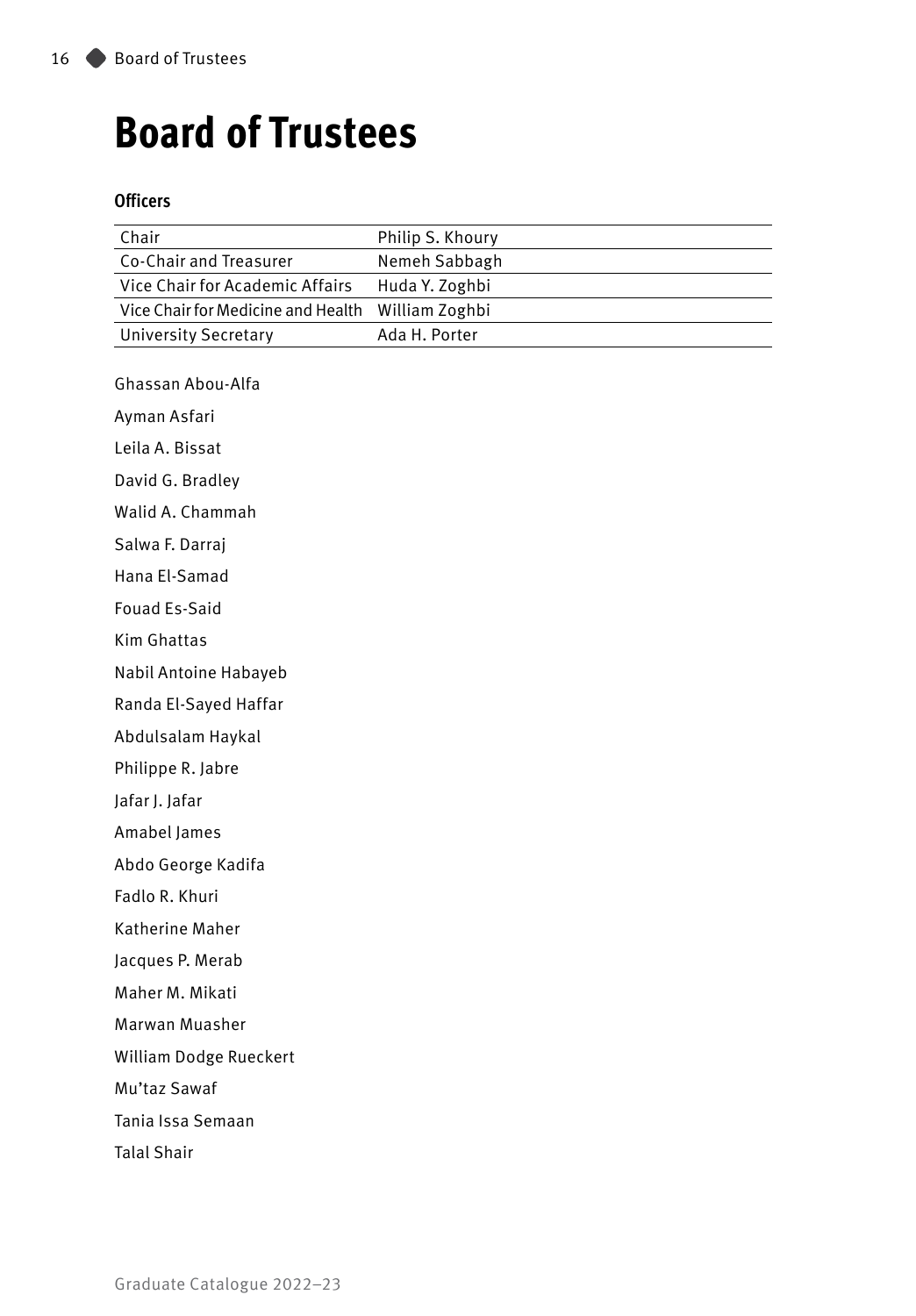John E. Sununu Viviane Tabar Eve Troutt Powell Franz-Josef Ulm B. Philip Winder D. Scott Wise

José A. Zaglul

Graduate Catalogue 2022–23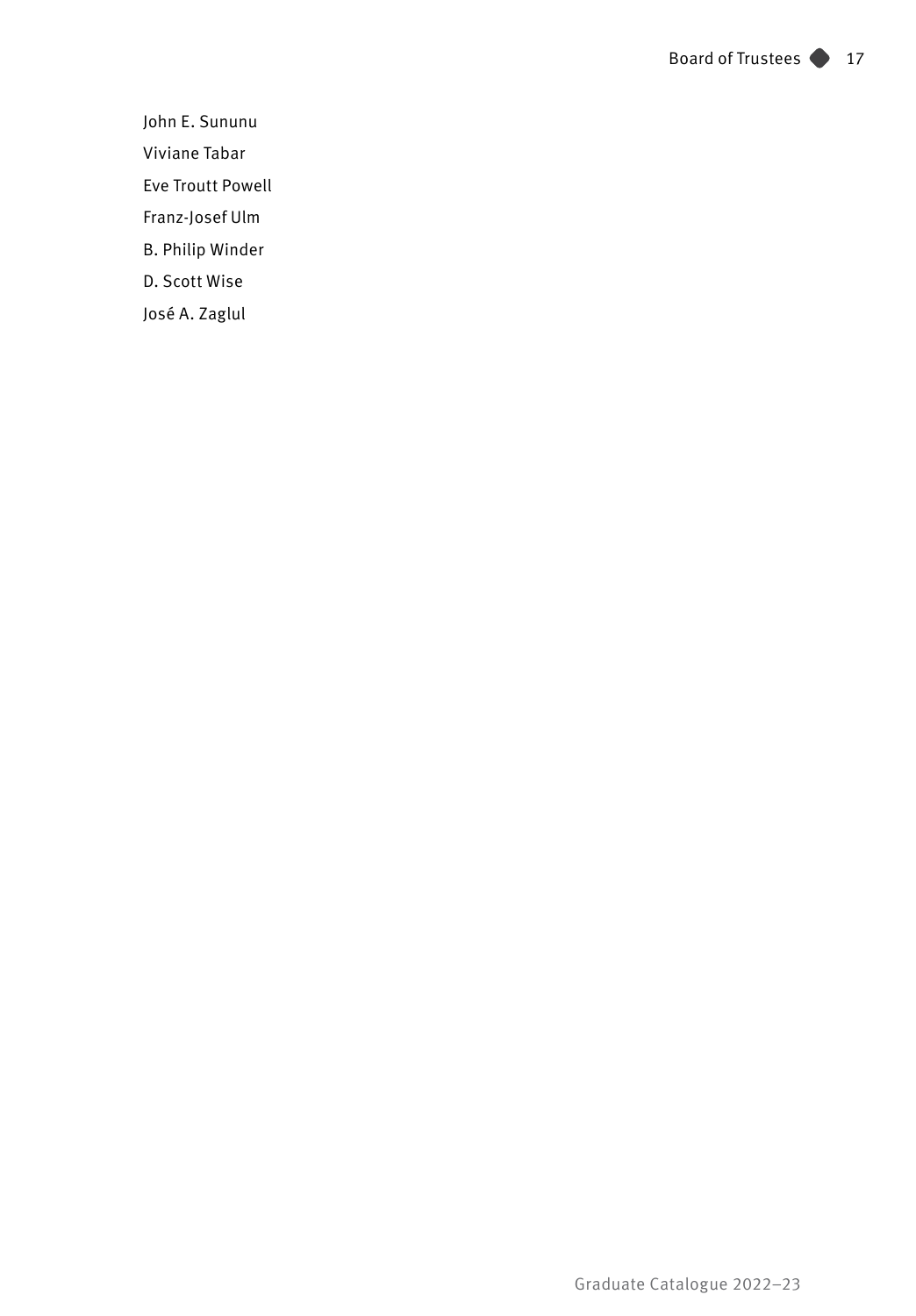# **Trustees Emeriti**

Carol Bellamy David R. Bickers Myrna Bustani C. William Carson, Jr. Ronnie Coffman Paul J. Collins Ibrahim S. Dabdoub Richard A. Debs Alfred C. DeCrane Salim El-Hoss Alexander T. Ercklentz Alexander S. Geha Ray R. Irani Farouk Kamal Jabre Hisham Jaroudi Riad B. T. Kamal Herant Katchadourian Ann Z. Kerr-Adams Nicola N. Khuri Joseph B. Martin Munib R. Masri Thomas Q. Morris, Chair Richard W. Murphy Hutham Olayan Leila A. Sharaf James Wei Frank G. Wisner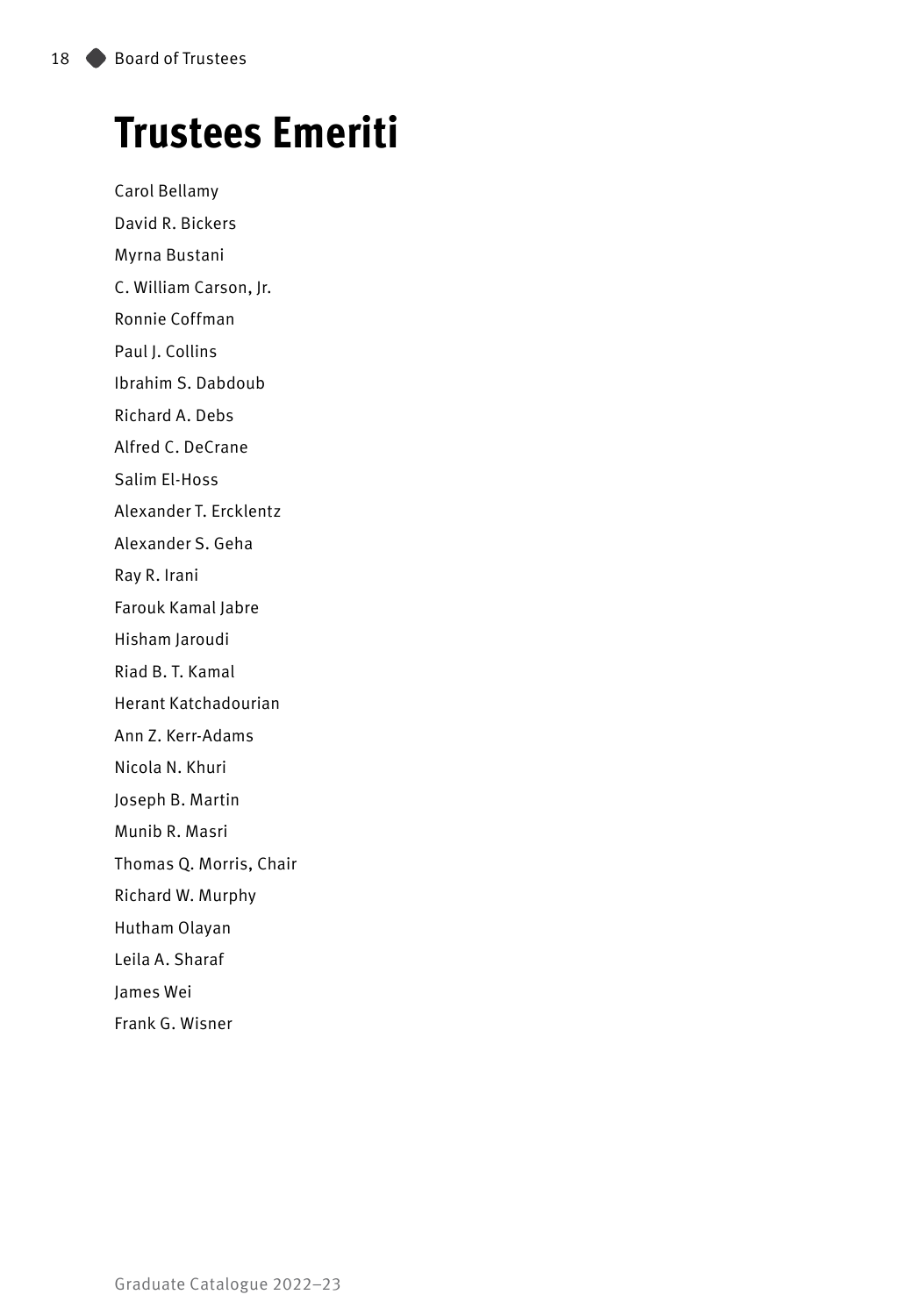# **International Advisory Council**

Reem Acra

Abdlatif Al-Hamad

Abdulla Al-Thani

Mohammed AlGergawi

Altaf S. AlSabah

Scott Anderson

Lakhdar Brahimi

Ryan Crocker

Michael Crow

Richard A. Debs

Charles Elachi

Youssef El Zein

Rodney Frelinghuysen

Badr Jafar

Howard Koh

Yo-Yo Ma

Thomas Q. Morris

Ronaldo Mouchahwar

Ralph Muller

Vali Nasr

Hutham Olayan

Victor Pentz

Emily Rafferty

George R. Salem

Peter Sellars

Adnan Shihab-Eldin

Anne-Marie Slaughter

Kevin Taweel

Donna E. Shalala

Harold E. Varmus

Frank G. Wisner, Chair

Susan Ziadeh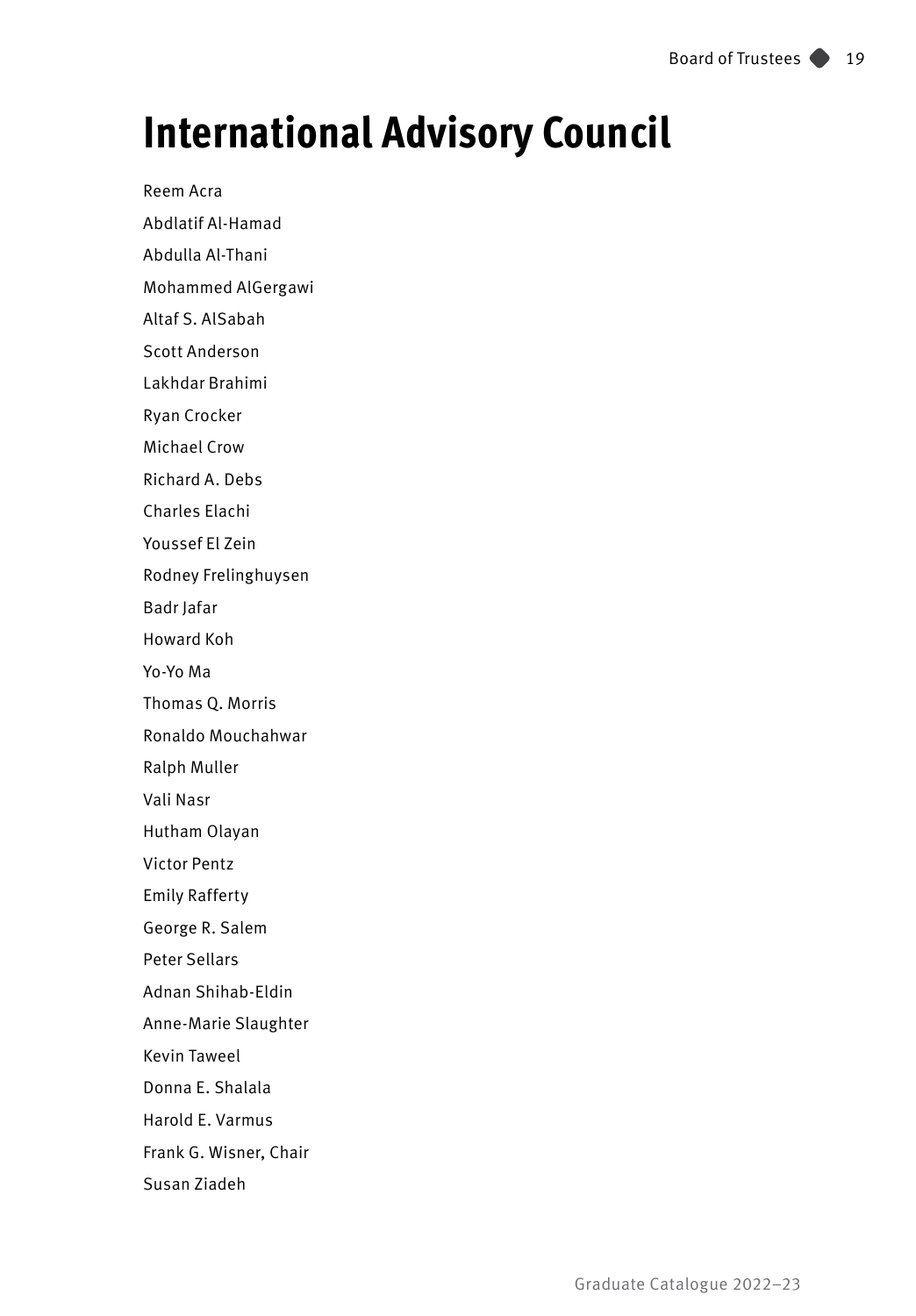# **Office of Student Affairs**

The Office of Student Affairs oversees student activities, athletics, counseling, student housing, and career and placement services. The office also manages university-wide operations, such as the bursary, the New Student Orientation and the work-study programs. The Office of Student Affairs provides services to students that enhance their overall well-being and create opportunities for them to enrich and broaden their educational experience.

The website has comprehensive information on all programs:http://www.aub.edu.lb/ SAO/Pages/default.aspx

#### **Contact**

West Hall, Ground Floor, Rooms 109 - 112 Tel: +961-1-374374, ext. 3170 or ext. 3171 Fax: +961-1-744478 Email: sao@aub.edu.lb The office is open during regular work hours.

## **Student Activities**

The Department of Student Activities is committed to enhancing the student experience outside the classroom by providing opportunities for student development through co-curricular activities that complement AUB's academic programs. The department of student activities strives to enrich the intellectual, ethical and social development of our students by engaging them in university and community events and by providing leadership opportunities. Our aim is to foster holistic student development. Students can become members in clubs, societies, student government, student publications, or outdoors festival.

The department plays a central role in the organization process for annual events like New Student Orientation, student elections and Folk Dance Festival.

The Department of Student Activities and the Dean of Student Affairs must approve all student activities organized on- or off-campus. The department's role is to help in facilitating these activities and ensure that students are applying the event planning process. West Hall building is considered the student hub where most of student activities are held, in addition, to various AUB events sponsored by faculties, departments, centers, and alumni.

To learn more about the department of student activities visit our website at http://www.aub.edu.lb/SAO/activities/Pages/default.aspx

Contact

West Hall, Ground Floor, Room 112-112 C Tel: +961-1-374374, ext. 3197 or ext. 3182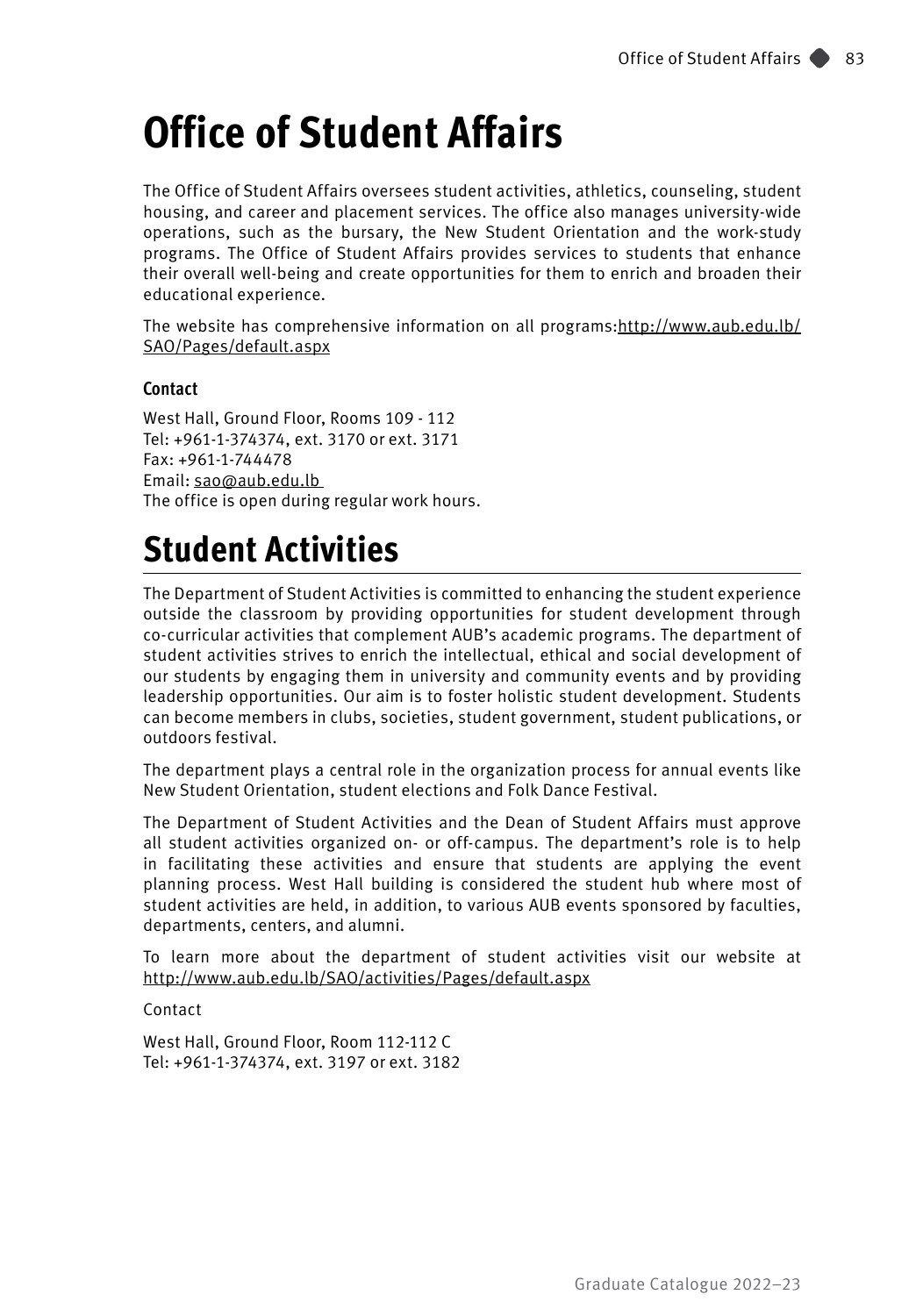### **University Sports**

The university offers a wide range of sports, athletics, fitness and recreational programs through university sports. The Charles W. Hostler Student Center has invigorated athletic life on campus. It includes a gymnasium with three full-size basketball, volleyball, handball and futsal courts, a 6-lane, 25-meter indoor pool with a touchpad and electronic score board, two free weights areas, two cardiovascular training areas, an activity room for dance and martial arts, two squash courts, a 400-meter track, an artificial turf field, an auditorium, an amphitheater, conference rooms, a bouldering wall and much more. Between May and October, students may use the AUB beach for swimming, water sports, beach volley, recreation or relaxation.

There are four floodlit tennis courts on campus. Professional tennis lessons are available. Opportunities for competitive and team sports abound as do options for individual recreational activities. Fitness, martial arts and swimming courses are offered year round.

The following are some programs offered:

*Basketball (Men, Women, Junior) Rugby (Men, Women, Junior)*

| Toning and Firming      | Track and Field (Men, Women) Karate |                            |
|-------------------------|-------------------------------------|----------------------------|
| Soccer                  | Archery (Men, Women)                | <b>Mixed Martial Arts</b>  |
| Volleyball (Men, Women) | Swimming (Men, Women)               | <b>Functional Training</b> |
| Futsal (Men, Women)     | Ultimate Frisbee (Men, Women)       | Pilates                    |
| Handball (Men, Women)   | <b>Beginning Swimming</b>           | Zumba                      |
| Tennis (Men, Women)     | Yoga                                | Table Tennis (Men, Women)  |
| Badminton (Men, Women)  | <b>Youth Swimming</b>               |                            |

#### **Contact**

Charles Hostler Student Center Tel: +961-1-374374, ext. 3200 or 3201 Email: [chsc@aub.edu.lb](mailto:chsc@aub.edu.lb) Website:<http://website.aub.edu.lb/sao/sports/Pages/index.aspx>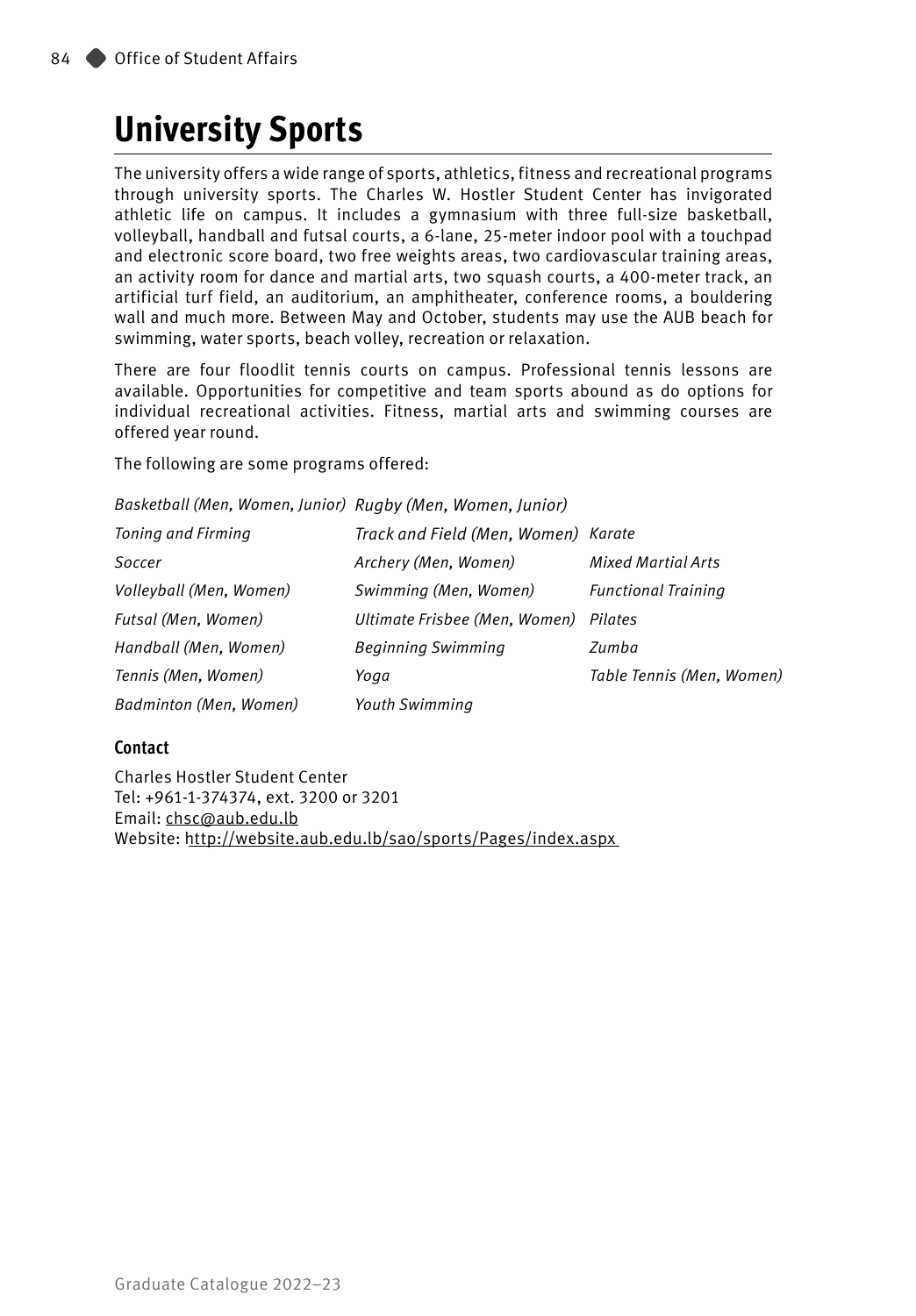## **Student Housing**

As one of the few residential universities in the Middle East offering a beautiful campus where a variety of extracurricular activity prevails, strong and supportive communities flourished giving hundreds of residents the chance to experience the wonders of community living.

The priority is to accommodate undergraduate applicants starting with freshman students (eligibility of assignment criteria available on student housing homepage).

Students need to apply via AUBsis; the steps they need to follow can be found under Dorms Applications on the student-housing website: http://www.aub.edu.lb/sao/ housing/Pages/index.aspx. Students are strongly advised to apply as soon as the application is activated.

For each term, the housing charges appear on the statement of fees issued to each student following the completion of the registration process; they vary depending on the type of accommodation selected. The Student Residence Hall Rates are available via the link: https://www.aub.edu.lb/SAO/housing/Documents/AY-Rates-2020-21.pdf

### Student Housing Guests and Guest Rates

For further details (rates, room categories) regarding guests, please follow our link: https://www.aub.edu.lb/SAO/housing/Documents/GUEST%20POLICY-NEW-Aug19.pdf.

### **Residence Halls**

There are eight student residence halls, six for women and two for men. All residence halls have heating, air-conditioning, hot water, washing machines, dryers, irons and wireless Internet. Each room is equipped with a bed, desk, chair and closet.

### Women's Residence Halls

Four women's halls are located on lower campus overlooking the Mediterranean, while the fifth is located on upper campus. The off campus dorm is in the heart of Hamra, within short walking distance of campus. The ground floor of each hall houses a reception area, a common kitchen and lobby for socializing, receiving guests and watching television. Each residence offers laundry facilities as well as vending machines with snacks and soft drinks.

### Men's Residence Halls

The two men's residence halls are located in the west part of upper campus, overlooking the splendid Mediterranean and close to Bliss Street, with its abundance of shops. The ground floor of each hall houses a reception area, a common kitchen and lobby for socializing, receiving guests and watching television. Each residence offers laundry facilities as well as vending machines with snacks and soft drinks.

#### **Contact**

West Hall, Ground Floor, Room 112A-112B Tel: +961-1-374374, ext. 3175, 3183 Fax: +961-1-744478 Email: na84@aub.edu.lb, nf07@aub.edu.lb Website: http://www.aub.edu.lb/SAO/housing/Pages/default.aspx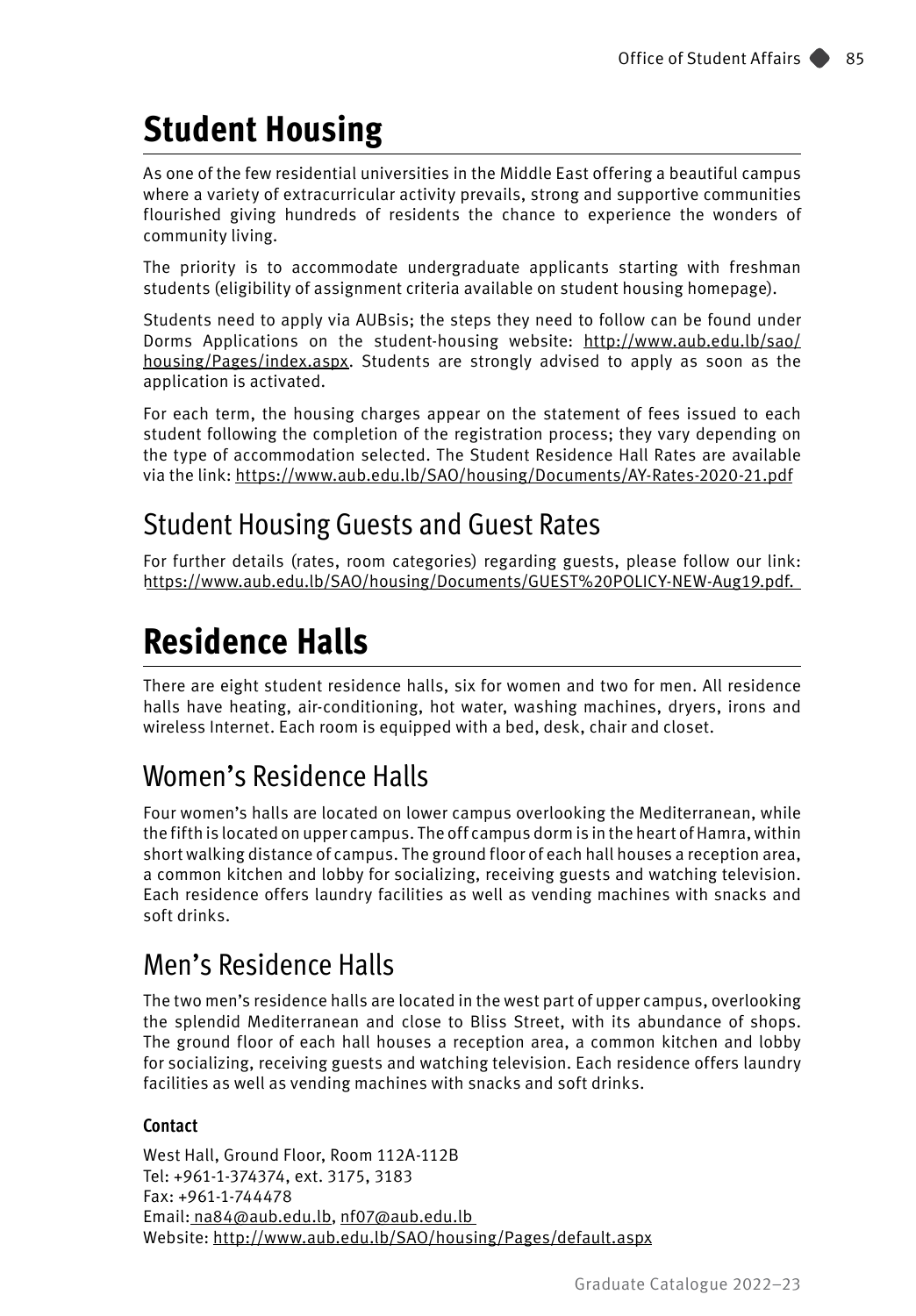## **Career Hub**

The Career Hub aims at helping AUB students in their transition from being students to becoming workplace professionals by encouraging them to build future career plans and make use of the different services and resources provided to achieve their personal aspirations. Career Hub strives to promote:

**Career Exploration and Decision Making** by facilitating the exploration of career options and developing effective career planning skills.

**Skill Development** by helping students develop skills within their academic disciplines to enhance their professional image through different career workshops and one on one sessions.

**Experiential Learning** by disseminating employment information and providing resources for students to explore changing trends in the global job market through three main types of experiential learning opportunities (internships, job shadowing, and company visits).

**Career Placement** by helping current and former AUB students to achieve their career goals through the development of lifetime career planning and job search skills and assisting them in finding full-time employment, internships and part-time jobs.

**Employer Development** by building and expanding long-term relationships between the American University of Beirut and key employers.

**Major Employment Events** by organizing an Annual Job Fair in April and a "Hire On Campus" event in September along with other ongoing recruitment events throughout the year to give students the opportunity to network with top employers and get hired.

#### **Contact**

West Hall, Ground Floor, Room 112-112 E Tel: +961-1-374374, ext. 3172 Fax/Direct Phone Number: +961-1-744488 Email: [mk155@aub.edu.lb](http://mk155@aub.edu.lb) or [careerhub@aub.edu.lb](mailto:careerhub@aub.edu.lb) Website:<http://www.aub.edu.lb/SAO/cps/Pages/default.aspx>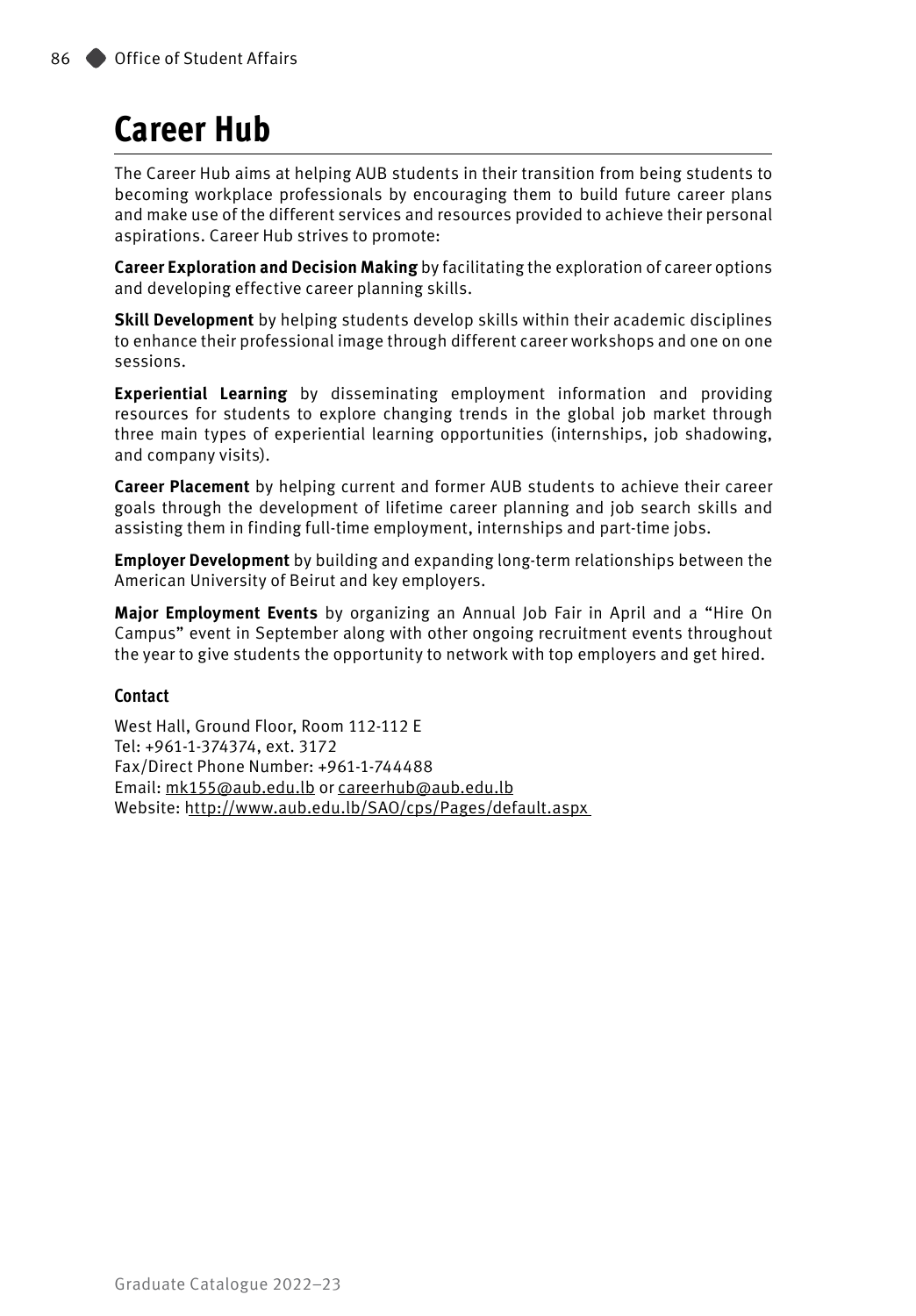## **Work-Study Program**

The Office of Student Affairs coordinates an extensive work-study program that provides work-study opportunities on campus for both undergraduate and graduate eligible fulltime students with good academic standing. The program allows students to work with AUB Faculty and Staff to better connect with their university. Students can apply through the AUBsis within deadlines announced for by the Office of Student Affairs. Placement is made on the basis of date of application, demand, capability, and job availability. Students may work a maximum of 80 hours per month in the Fall/Spring semesters and 60 hours per month in the Summer term.

Every year, we have more than 700 students who participate in our program and have the opportunity to contribute to their educational expenses while also developing job skills through working with faculty and administration in various campus offices and the Medical Center.

#### **Contact**

West Hall, 3rd floor, Room 326 Tel: +961-1-374374, ext. 3177 Email: [wsp@aub.edu.lb](mailto:wsp@aub.edu.lb) Website: <http://www.aub.edu.lb/SAO/Pages/Work-And-Study-Program.aspx>

## **Bursary Program**

A number of students from the Arab world and beyond are sponsored to study at AUB by their national governments or through private institutions. The Office of Student Affairs provides administrative support and financial updates to the sponsoring institutions or embassies.

#### **Contact**

West Hall, Ground Floor, Room 109-109 C Tel: +961-1-374374, ext. 3174 Fax: +961-1-744478 Email: [sao@aub.edu.lb](mailto:sao@aub.edu.lb)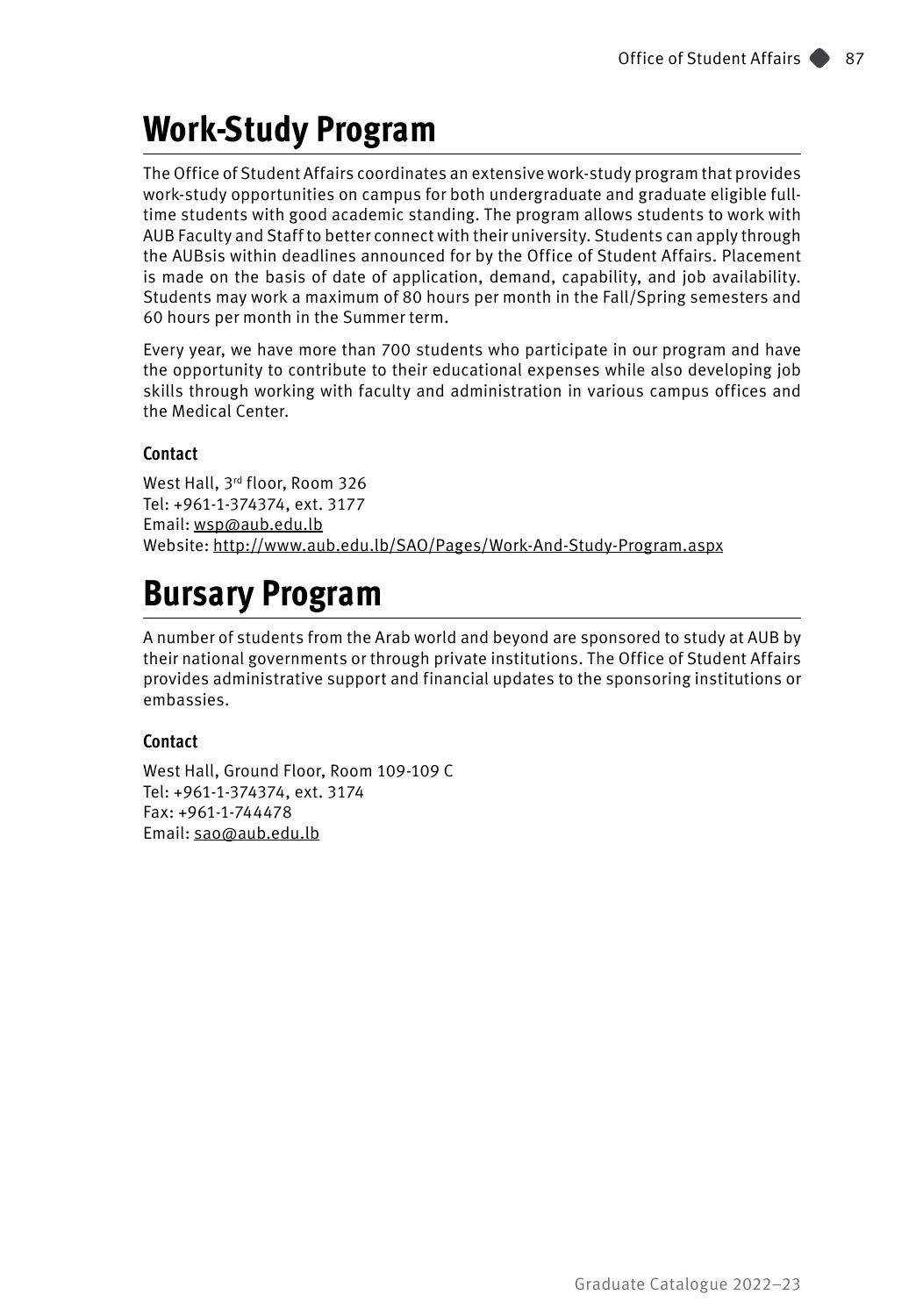## **Counseling Center**

The Counseling Center provides a supportive environment and enhances access to quality counseling services to ensure mental, psychological, and emotional well-being for improved academic success and student self-actualization. The center addresses the mental health needs of the university community and preserves students' right to mental health in an engaging and tolerant environment that fosters lifelong learning, growth, and development.

Counseling is a professional relationship that empowers individuals and groups from diverse backgrounds to accomplish mental health, wellness, education, and other life goals. It requires the establishment of a therapeutic relationship between a student and a trained professional to address their concerns. The overall counseling process aims to establish goals that are unique to each individual and guides students to achieve set goals and realize their full potential. Counseling is designed to be a collaborative endeavor between a student and a trained professional that results in self-discovery and learning.

The Counseling Center offers mental health services that are strictly confidential and free of charge for students.

#### **Contact**

West Hall, 2<sup>nd</sup> floor, Room 210 Tel: +961-1-374374, ext. 3196 Email: [counselingcenter@aub.edu.lb](mailto:counselingcenter@aub.edu.lb) Website:<http://www.aub.edu.lb/SAO/Pages/Counseling-Center.aspx> Online Booking System for Appointments: [AmericanuniversityofBeirut1@mail.aub.edu/](mailto:AmericanuniversityofBeirut1@mail.aub.edu)bookings/

### **Student Wellness Outreach**

While university life is full of exciting opportunities, it can also be an overwhelming time. The Student Wellness Outreach Office provides a range of events to support the students' physical and mental wellbeing where they take a breath of fresh air away from online classes and the sense of isolation caused by many factors. We strive to nurture a healthy University environment by focusing on topics like Mental Health and Resilience, keeping stress in check, life management tactics such as healthy eating on a student budget, study skills, learning self-defense, and first-aid basics. Through these services and events, we provide the support that allows for awareness on traditionally taboo topics that promote inclusion and empower you with knowledge free from unwanted judgment.

#### **Contact**

West Hall, 3<sup>rd</sup> floor, Room 338 Tel: +961-1-374374, ext.3151 Website:<http://www.aub.edu.lb/SAO/Pages/Student-Wellness-Outreach.aspx>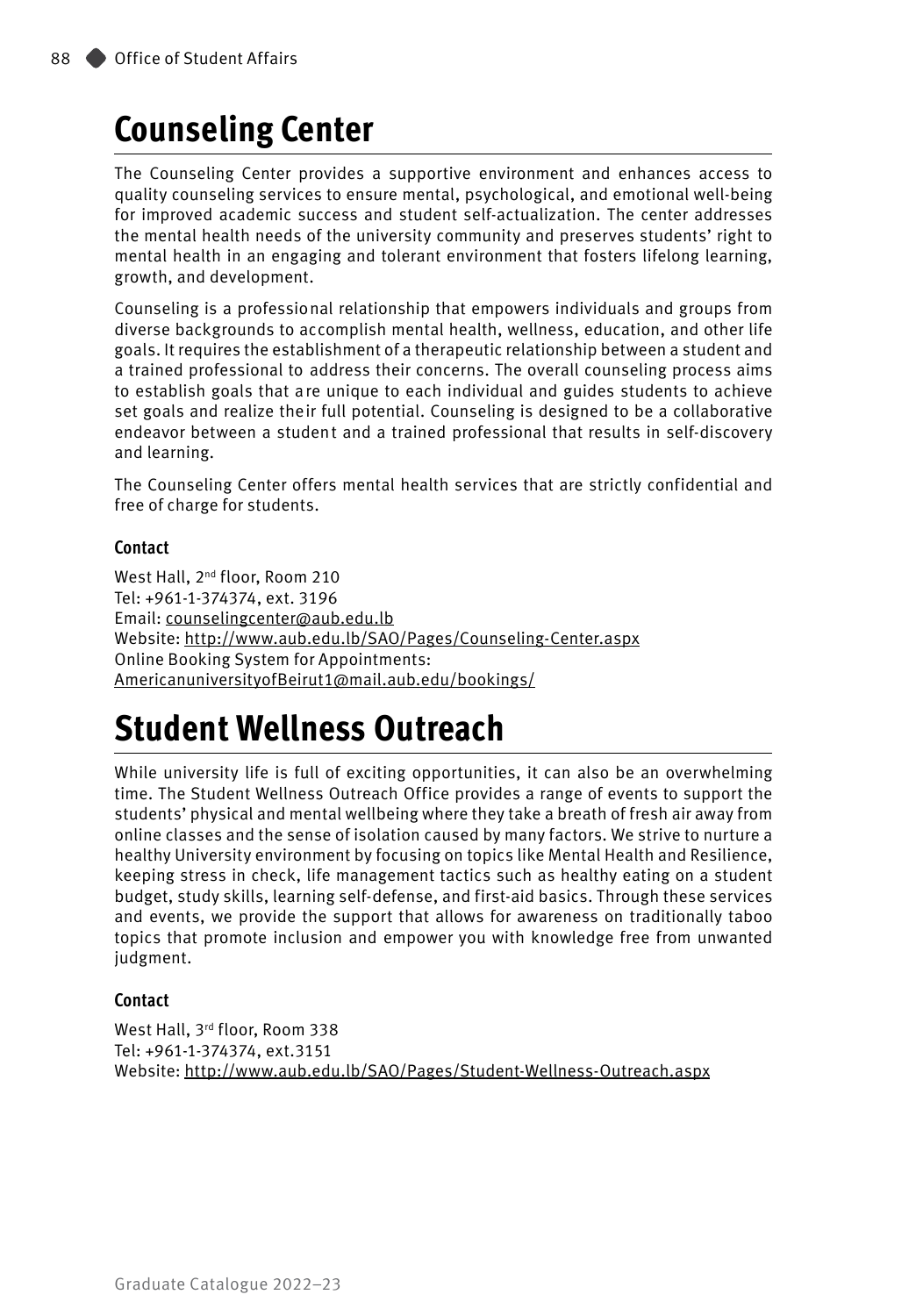### **Peer Support Center**

Peer Support is delivered by and for individuals who share similar challenges. The support can target any social, emotional, or academic issue that can negatively affect a student's wellbeing such as but not limited to: transitions, making friends, relationship pressures, or academic stress. The aim of peer support is to foster a supportive environment where students feel comfortable sharing their experiences and listening to each other. By equipping students with a non-judgmental and non-stigmatizing perspective, they will be able to accept and support one another while simultaneously looking after their own mental health.

#### **Contact**

West Hall, 3rd floor, Room 304 ext. 3168. Website: <http://www.aub.edu.lb/SAO/Pages/PeerSupportCenter.aspx>

## **Accessible Education Office: Disability Services and Learning Support**

AUB strives to foster an inclusive university community that welcomes, respects, and values people of diverse backgrounds and abilities. In concert with this mission, the Accessible Education Office within the Office of Student Affairs exists to facilitate equal access for students with disabilities to the academic, social, and recreational activities and programs at AUB.

To achieve this goal, the Accessible Education Office (AEO) works in collaboration with students, faculty and staff to implement services and accommodations that remove barriers to participation in a robust and well-rounded student experience. The provision of such accommodations is in accordance with the university's commitment to these goals, AUB's non-discrimination policy and practices, as well as relevant US federal law.

The Accessible Education Office works in an individual and confidential manner with students who choose to disclose disabilities. Upon admittance to AUB, students seeking accommodations are encouraged to contact the AEO and set up an appointment. See website below for more information.

#### **Contact**

Accessible Education Office West Hall, 3rd floor, Room 314 Tel. +961-1-350000, ext. 3246 Email: [accessibility@aub.edu.lb](mailto:accessibility%40aub.edu.lb?subject=) Website: <http://www.aub.edu.lb/SAO/Pages/Accessible-Education.aspx>